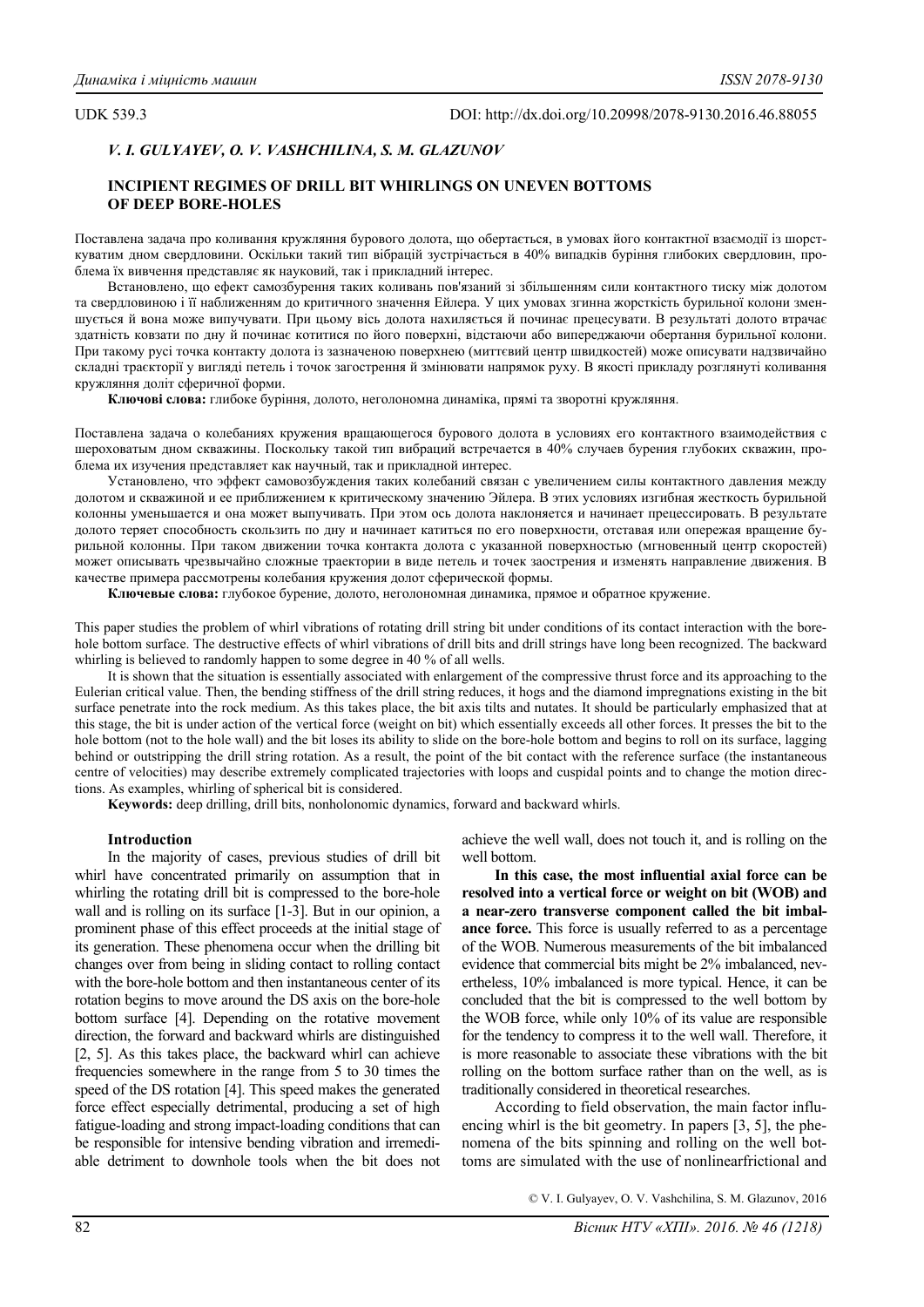nonholonomic models for bits with different shapes. As an example, spherical bit whirling on spherical bore-hole bottom is numerically studied. It permitted to find three types of its stable and unstable motions associated with forward and backward rolling as well as pure spinning.

The problem on whirling of rigid ellipsoidal bits on well bottoms is considered in [4]. The oblong and oblate ellipsoidal shapes are selected for investigation. Two mathematic models of the bit whirling founded on supposition of the capability of their pure rolling whirl and rolling with sliding are proposed. The unsteady regimes of their rolling initiated by their initial perturbations are analyzed through computer simulations. The oblate bits are shown to be more disturbance-sensitive and curves of their whirling trajectories have ansiform outlines with sharp turns. Summarizing, it may be noted that the effects considered in these papers are simulated on the basis of nonlinear statements. They are multiparametric as depend on elastic, dynamic, geometric, kinematic, frictional, and structural characteristics of the system. Therefore, the particular cases treated by computer simulations are only intriguing and inviting attention to their beauty. To establish general regularities of these processes proceeding, the object-oriented analytic studies should be performed. They cannot be performed through the application of created non-linear mathematic models and should be oriented to incipient stage of the process evolvement which can be described by linearized equations.

## **1 Whirling of a spheric bit on spheric bottom surface**

To elaborate mathematic model of a drill bit whirling, take into account that this vibration process is attended with elastic bending of the DS tube adjacent to its bottom hole assembly (BHA). Assume that it is possible to separate mentally the lower sections AB and BC located between two lower centralizers A and B, and the collar boundary C with the bit at its end (Fig. 1). In the model constructing, the feature of fundamental importance is simulation of the bit motion which can be dynamic or kinematic. To perform the choice, it is necessary to compare frequencies of free vibrations of the separated piece of the DS and angular velocity of the bit. For example, the first frequency of free vibrations of the steel three-point beam ABC with lengths  $e = 2$  m,  $l = 9$  m (Fig.1) and cross-section diameters  $d_1 = 0.18$  m,  $d_2 = 0.18$  m equals  $f_1 = 106.7 s^{-1}$ , while the DS angular velocity may achieve only  $\omega \approx 10-20 s^{-1}$ . Besides, the bit represents a hollow-centered body with small inertia moment. So, the considered whirlings represent quasi-static processes of the DS deforming, inertia forces can be neglected at its analysis, and the whirling motions can be reckoned as kinematic, proceeding with velocities determined by angular velocity *ω* of the DS rotation. Therefore, in the whirling study only elastic and constraint forces will be taken into account and kinematic stimulation of the system motion will be analyzed.

## **2 Model of a spherical bit rolling on a spherical bottom surface**

Assume that a DS is elastically deflected from vertical and its spherical bit, rotating with angular velocity **ω** around its axis, begins to roll on uneven spherical surface of the well bottom  $\pi$  (Fig. 2). Then, depending on the position of contact point *G* with respect to the *D* point, lying in the rotation axis, the bit center *C* can rotate in the direction of the bit rotation (forward whirling  $-$  Fig. 2, *a*) or, every so often, in the opposite direction (backward whirling – Fig. 2, *b*). Introduce immovable coordinate system *OXYZ* and reference frame *Oxyz* fixed in the beam of the rotating DS. Vertical axes *OZ* and *Oz* coincide. As is traditional in nonholonomic mechanics [5], it is conveniently to examine this motion relative to its instantaneous center *G* of total rotation, because in this case the unknown constraint reaction **R** is excluded from the constitutive equations and only elastic axial (**T**) and shear (**Q**) forces and bending moment (**M**) participate in the force equilibrium. Let the radii of the bit and hole bottom surfaces be *a* and *b*, correspondingly.



Figure 1 – Schematic of lower sections of a drill string



forward whirling; b) backward whirling

If to assume that the contacting surfaces are absolutely uneven, then the sliding effects becomes impossible. In this case,  $\mathbf{v} = 0$  and pure rolling with spinning is realized. Such model belongs to the nonholonomic type.

It is shown in paper [4] that the possibility of bit sliding the bore-hole bottom is severely reduced through the presence of diamond thorns on its surface. This effects is amplified by enlargement of the bit pressure on the hole bottom and decrease of the DS stiffness. Then, the nonholonomic model application is thoroughly justified.

In paper [3], nonlinear kinematic and dynamic equations were constructed, stemming from conditions of the spherical drill bit rolling without sliding and equilibrium of elastic moment **M** and shear force **Q** applied to the bit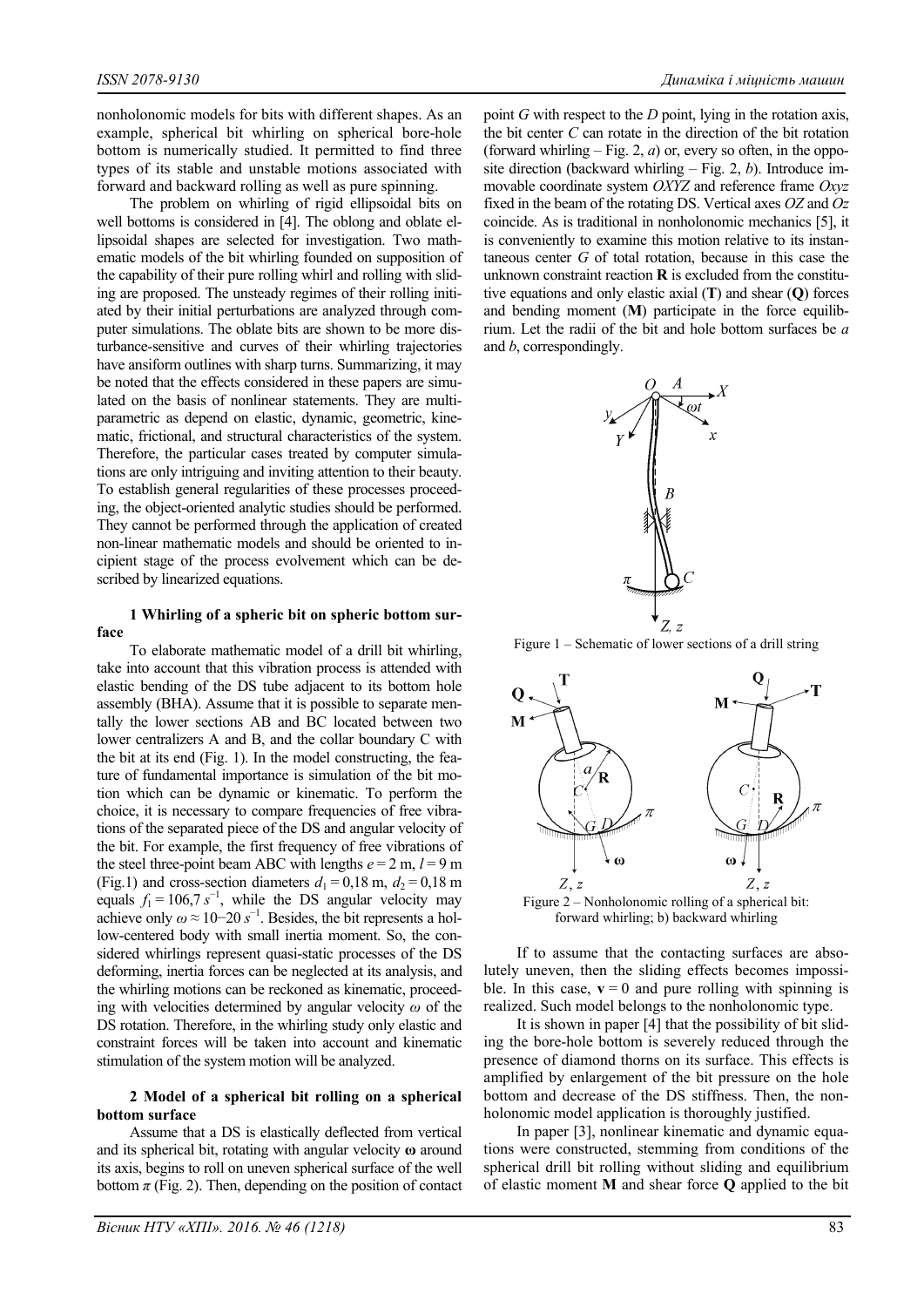(Fig. 2). They are based on the use of classical mechanics methods [6] and the theory of elastic beams [7, 8].

A special feature of this system of four equations lies in the fact that it contains eight unknown values  $u, u', u'', u'''$ , and  $v, v', v'', v'''$  prescribed at the C edge of the DS beam. But this impediment can be surmounted if to take into account that the considered problem is quasistatic and consequently displacements *u*, *v* and turn angles  $u'$ ,  $v'$  can be expressed via bending moments  $M_u = E I u''$ ,  $M_v = E I v'''$  and shear forces  $Q_u = E I u'''$ ,  $Q_v = E I v'''$  applied at this point. Then, the following equalities are valid:  $u = w_{\alpha} \cdot M + w_{\alpha} \cdot Q = w_{\alpha} E I u'' + w_{\alpha} E I u'''$ 

$$
u = w_M \cdot M_u + w_Q \cdot Q_u = w_M E I u + w_Q E I u ,
$$
  
\n
$$
v = w_M \cdot M_v + w_Q \cdot Q_v = w_M E I v'' + w_Q E I v'' ;
$$
  
\n
$$
u' = w_M^{(1)} \cdot M_u + w_Q^{(1)} \cdot Q_u = w_M^{(1)} E I u'' + w_Q^{(1)} E I u''' ;
$$
  
\n
$$
v' = w_M^{(1)} \cdot M_v + w_Q^{(1)} \cdot Q_v = w_M^{(1)} E I v'' + w_Q^{(1)} E I v''',
$$

where  $w_M$  is the elastic displacement of free edge C of the console beam shown in Fig.1 under action of unit bending moment  $M = 1$  applied at this point,  $w<sub>O</sub>$  is the similar displacement resulted under action of unit shear force  $Q = 1$ applied at the same point,  $w_M^{(0)}$  is the elastic turn angle of the beam caused by the unit moment and  $w_0^{(i)}$  is the angle produced by the unit shear force.

With the aid of Eqs. (4), the next equalities can be gained

$$
u'' = \frac{w_Q^{(1)} u - w_Q u'}{EI(w_M w_Q^{(1)} - w_Q w_M^{(1)})};
$$
  
\n
$$
u''' = \frac{w_M u' - w_M^{(1)} u}{EI(w_M w_Q' - w_Q w_M')};
$$
  
\n
$$
v'' = \frac{w_Q^{(1)} v - w_Q v'}{EI(w_M' w_Q^{(1)} - w_Q w_M^{(1)})};
$$
  
\n
$$
v''' = \frac{w_M v' - w_M^{(1)} v}{EI(w_M w_Q' - w_Q w_M^{(1)})},
$$

In this paper, small whirling vibrations are studied. Therefore, the nonlinear equations can be linearized and represented in the form:

$$
\dot{u} + a\dot{u}' - \omega \left( 1 + \frac{a}{b-a} \right) v + a\omega v' = 0 ;
$$
\n
$$
\dot{v} + a\dot{v}' + \omega \left( 1 + \frac{a}{b-a} \right) u - a\omega u' = 0 ;
$$
\n
$$
\left[ g^{(1)} - a h^{(1)} - \frac{T a}{EI(b-a)} \right] u + \left( -g + a h + \frac{T a}{EI} \right) u' = 0 ; \quad (1)
$$
\n
$$
\left[ g^{(1)} - a h^{(1)} - \frac{T a}{EI(b-a)} \right] v + \left( -g + a h + \frac{T a}{EI} \right) v' = 0 .
$$
\nHere, the notations

Here, the notations

$$
D = EI(w_M w_Q^{(1)} - w_Q w_M^{(1)}); \quad \frac{w_M}{D} = h; \quad \frac{w_M^{(1)}}{D} = h^{(1)}; \n\frac{w_Q}{D} = g; \quad \frac{w_Q^{(1)}}{D} = g^{(1)} \tag{2}
$$

 $(1)$ 

are introduced.

This system of four equations with four desired vari-

ables *u*, *u'*, *v* and *v'* can receive further simplification through exclusion of variables *u'* and *v'*. Indeed, two last equations in this system permits one to write

$$
u' = qu, \qquad v' = qv. \tag{3}
$$

Substituting Eqs. (3) into two first Eqs. (1), one gains the ultimate form of this system

$$
\dot{u} - \omega pv = 0, \qquad \dot{v} + \omega pu = 0. \tag{4}
$$

Here,

$$
p = \left(1 + \frac{a}{b-a} - aq\right) \bigg/ (1 + aq). \tag{5}
$$

System (4) is equivalent to equations

$$
\ddot{u} + \omega^2 p^2 u = 0; \quad \ddot{v} + \omega^2 p^2 v = 0.
$$
 (6)

They have solutions

$$
u(t) = C_1 \sin \omega p t + C_2 \cos \omega p t,
$$

$$
v(t) = C_3 \sin \omega p t + C_4 \cos \omega p t. \tag{7}
$$

Here, constants  $C_1$ ,  $C_2$ ,  $C_3$  and  $C_4$  are determined from initial conditions.

They describe trajectories of the *C* center movement in the *Oxyz* coordinate system rotating with angular velocity  $\omega$ . Denote  $\omega p = \Omega_1$ . Then, these correlations can be represented as follows:

$$
u(t) = C_1 \sin \Omega_1 t + C_2 \cos \Omega_1 t ,
$$

$$
v(t) = -C_2 \sin \Omega_1 t + C_1 \cos \Omega_1 t \tag{8}
$$

Here,  $\Omega_1$  is the whirling frequency in the rotating coordinate system.

### **3 Basic peculiarities of the whirl process**

Though movement of a drill bit in rotating reference frame *Oxyz* is governed by simple Eqs.(6), it can assume large variety of modes, depending on initial conditions (constants  $C_1$  and  $C_2$ ) and value of parameter  $p$  which, in its turn, is specified by geometric values *a* and *b*, *DS* stiffness *EI*, and flexibility parameters  $w_M$ ,  $w_Q$ ,  $w_M^{(1)}$ , and  $w_Q^{(1)}$ . But it can outline much more complicated paths in fixed coordinate system *OXYZ*. These trajectories are traced with the use of equalities  $X(t) = u(t) \cos \omega t - v(t) \sin \omega t$ ;

$$
X(t) = u(t) \cos \omega t - v(t) \sin \omega t,
$$
  

$$
Y(t) = u(t) \sin \omega t + v(t) \cos \omega t.
$$
 (9)

They testify that in the fixed reference frame, the bit moves with angular velocity  $\Omega_2 = \omega(p-1)$  and its motion is determined by equations

$$
X(t) = C_1 \sin \Omega_2 t + C_2 \cos \Omega_2 t ;
$$
  
\n
$$
Y(t) = -C_2 \sin \Omega_2 t + C_1 \cos \Omega_2 t .
$$
 (10)

Eqs.(8) and Egs.(10) permit one to analyze the possible tendencies for the spherical bit to perform different selftriggered whirlings depending on the frequency *p* values. Thus, if  $p < -1$ , then, as Eqs. (8) and (9) testify, the bit center C moves along circular trajectory with angular velocity  $\Omega_1 > \omega$  in rotating reference frame *Oxyz* and performs forward whirling with angular velocity  $\Omega_2 > 2\omega$ , outstripping the DS rotation in fixed coordinate system *OXYZ*. Value  $p = -1$  is in line with  $\Omega_1 = \omega$ ,  $\Omega_2 = 2\omega$ .

Special regime is generated at  $p = 0$ . In this situation, the bit is motionless in rotating reference frame ( $\Omega_1 = 0$ ) but performs forward whirling with frequency  $\Omega_2 = \omega$  in